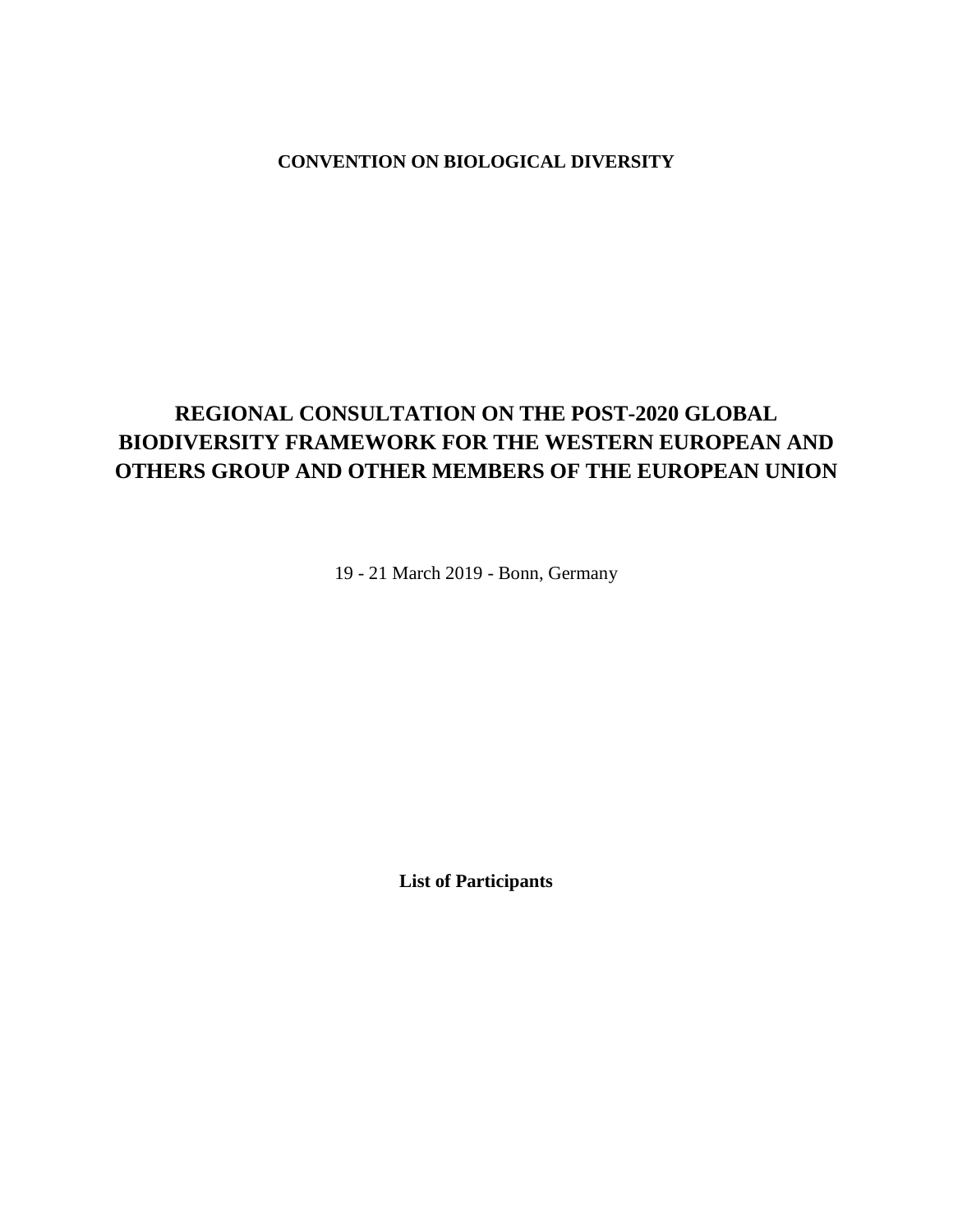# **PARTIES**

# **Australia**

1. Ms. Jaime Grubb **Director** Biodiversity Policy Section Department of the Environment and Energy E-mail[: CBDAustralia@environment.gov.au](mailto:CBDAustralia@environment.gov.au)

# **Austria**

- 2. Ms. Gabriele Obermayr Division I/3, Environmental Aid Policy, Sustainability, Biodiversity Federal Ministry of Sustainability and Tourism E-mail[: gabriele.obermayr@bmnt.gv.at](mailto:gabriele.obermayr@bmnt.gv.at)
- 3. Mr. Andreas Heissenberger Department of Landuse and Biosafety, Environment Agency Austria Email: [andreas.heissenberger@umweltbundesamt.at](mailto:andreas.heissenberger@umweltbundesamt.at)

### **Belgium**

- 4. Ms. Els Martens Policy Division – Coordination, Agency for Nature and Forests Central Offices Email: [els.martens@lne.vlaanderen.be](mailto:els.martens@lne.vlaanderen.be)
- 5. Ms. Catherine Debruyne Public Service of Wallonia, General Directorate Agriculture, Natural- Resource and Environment Email: [catherine.debruyne@spw.wallonie.be](mailto:catherine.debruyne@spw.wallonie.be)

# **Canada**

- 6. Mr. Scott Wilson Head, International Biodiversity Policy, Canadian Wildlife Service, Environment and Climate Change Canada Email: [scott.wilson5@canada.ca](mailto:scott.wilson5@canada.ca)
- 7. Mr. Jean-François Gobeil International Biodiversity Policy Analyst, Canadian Wildlife Service, Environment and Climate Change Canada Email: [jean-francois.gobeil@canada.ca](mailto:jean-francois.gobeil@canada.ca)

# **Croatia**

8. Ms. Ivana Jelenić

Head of Sector for Biological Diversity and Strategic Affairs, Nature Protection Directorate, Ministry of Environment and Energy Email: [ivana.jelenic@mzoe.hr](mailto:ivana.jelenic@mzoe.hr)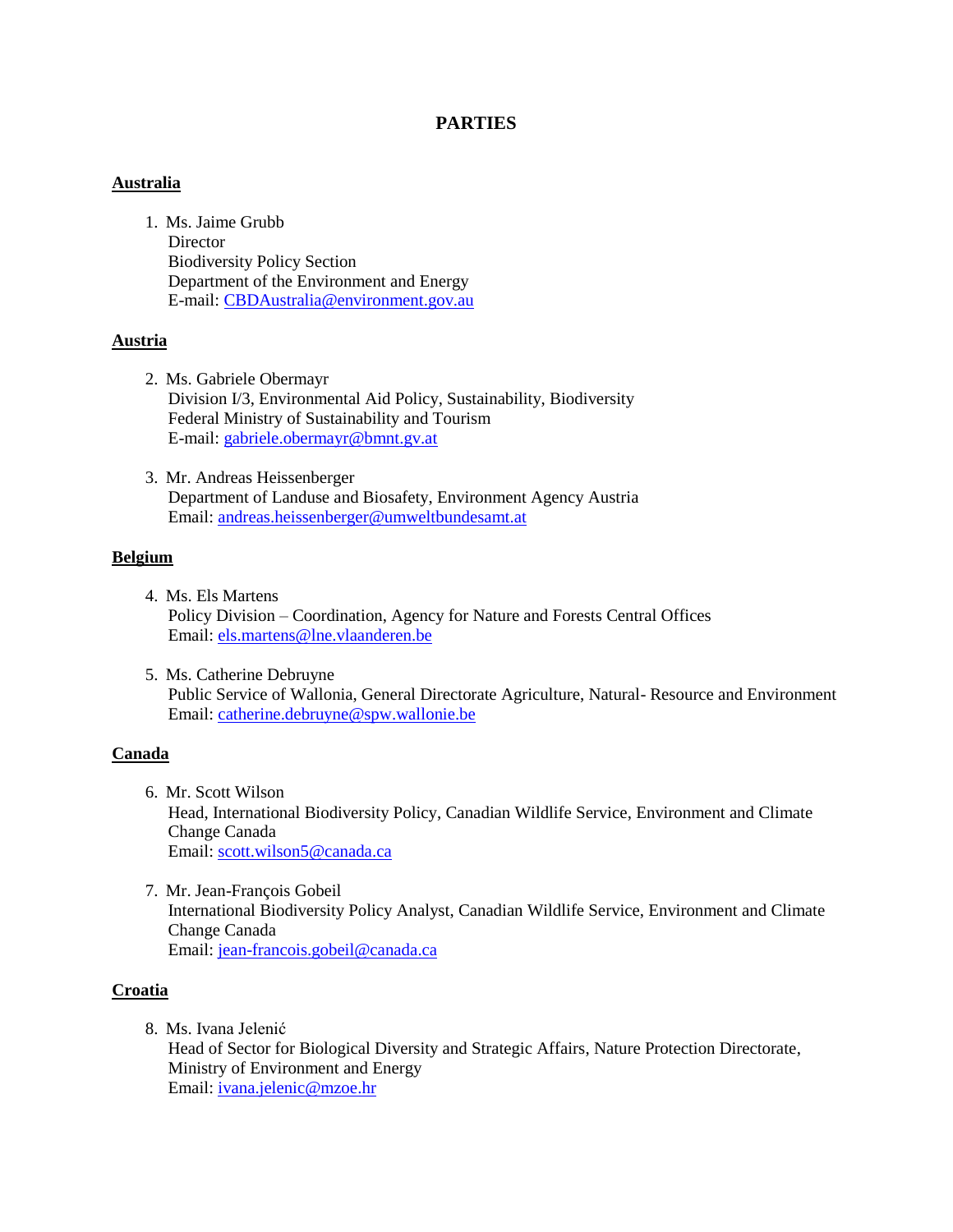9. Ms. Ana Kobašlić

Head of Service for Strategic Affairs in Nature Protection, Nature Protection Directorate, Ministry of Environment and Energy Email: [ana.kobaslic@mzoe.hr](mailto:ana.kobaslic@mzoe.hr)

# **Czech Republic**

10. Mr. Jiří Mach

Head of Unit of International Conventions, Department of Species Protection and Implementation of International Commitments, Ministry of the Environment Email: [Jiri.Mach@mzp.cz](mailto:Jiri.Mach@mzp.cz)

11. Mr. Jan Brojac Expert, Department of International Relations, Ministry of the Environment Email: [Jan.Brojac@mzp.cz](mailto:Jan.Brojac@mzp.cz)

# **Denmark**

- 12. Mr. Kristian Kvist Head of Section, Nature and Climate Adaption, Ministry of Environment and Food Email: krkvi@mfvm.dk
- 13. Ms. Natasha Cvitanich Haugsted Ministry of Environment and Food Email: [natha@mfvm.dk](mailto:natha@mfvm.dk)

# **Estonia**

14. Ms. Liina Vaher Senior Officer, Nature Conservation Department, Ministry of the Environment Email: [liina.vaher@envir.ee](mailto:liina.vaher@envir.ee)

# **European Union**

- 15. Mr. Stefan Leiner Head of Unit – Biodiversity, Directorate-General Environment, European Commission Email: [stefan.leiner@ec.europa.eu](mailto:stefan.leiner@ec.europa.eu)
- 16. Mr. Anne Theo Seinen Policy Officer for Biodiversity, Directorate-General Environment-Unit B2 Biodiversity, European Commission Email: [anne-theo.seinen@ec.europa.eu](mailto:anne-theo.seinen@ec.europa.eu)

# **Finland**

17. Ms. Marina von Weissenberg Senior Ministerial Adviser, Department of the Natural Environment/Biodiversity, Ministry of the Environment Email: [Marina.Weissenberg@ym.fi](mailto:Marina.Weissenberg@ym.fi)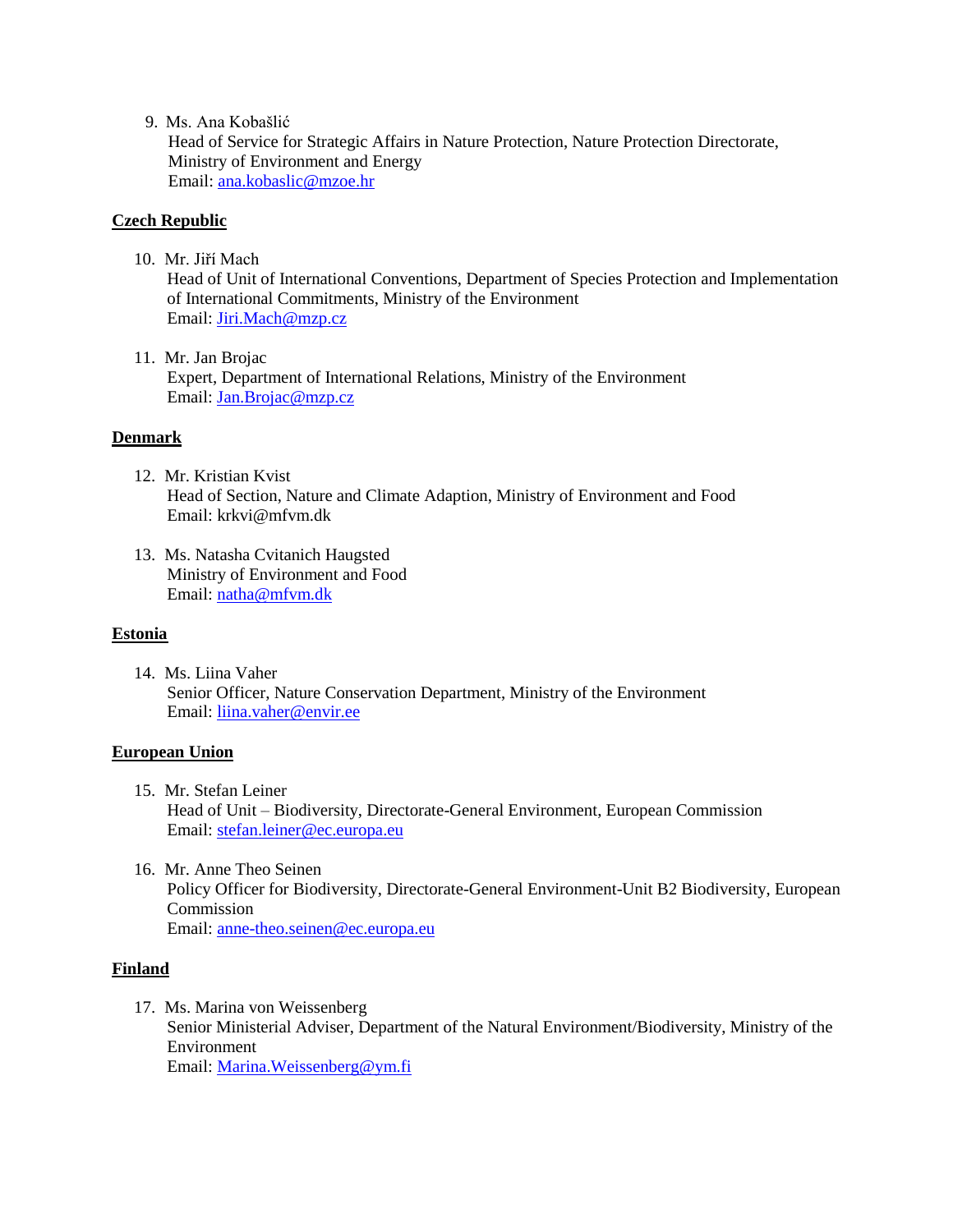18. Ms. Marja Ruohonen-Lehto Senior Specialist, Department of the Natural Environment/Biodiversity, Ministry of the Environment Email: [marja.ruohonen-lehto@ym.fi](mailto:marja.ruohonen-lehto@ym.fi)

# **France**

19. Ms. Elise Rebut

Pôle biodiversité-forêts-océans, Sous-direction de l'environnement et du climat, Direction du développement durable, Direction générale de la mondialisation, de la culture, de l'enseignement et du développement international, Ministère de l'Europe et des affaires étrangères Email: [elise.rebut@diplomatie.gouv.fr](mailto:elise.rebut@diplomatie.gouv.fr)

20. Mr. François Lengrand

Adjoint au Chef du bureau biodiversité et milieu, Direction des affaires européennes et internationals, Ministère de la Transition écologique et solidaire Email: [francois.lengrand@developpement-durable.gouv.fr](mailto:francois.lengrand@developpement-durable.gouv.fr)

# **Germany**

21. Ms. Inka Gnittke

Head of Division, International Cooperation on Biodiversity, Federal Ministry for the Environment, Nature Conservation and Nuclear Safety Email: [inka.gnittke@bmu.bund.de](mailto:inka.gnittke@bmu.bund.de)

22. Ms. Sandra Müller-Volk Policy Officer, International Cooperation on Biodiversity, Federal Ministry for the Environment, Nature Conservation and Nuclear Safety Email: [Sandra.Mueller-Volk@bmu.bund.de](mailto:Sandra.Mueller-Volk@bmu.bund.de)

# **Iceland**

23. Mr. Sigurdur Armann Thrainsson Head of Division, Department of Land and Natural Heritage- Ministry for the Environment and Natural Resources Email: [sigurdur.thrainsson@uar.is](mailto:sigurdur.thrainsson@uar.is)

# **Israel**

24. Ms. Anna Trakhtenbrot Head of the Biodiversity Unit of the Ministry of Environmental Protection Email: [anatrak@sviva.gov.il](mailto:anatrak@sviva.gov.il)

# **Italy**

25. Ms. Federica Rolle DG Nature and Sea Protection, Ministry for the Environment, Land and Sea Email: [rolle.federica@minambiente.it](mailto:rolle.federica@minambiente.it)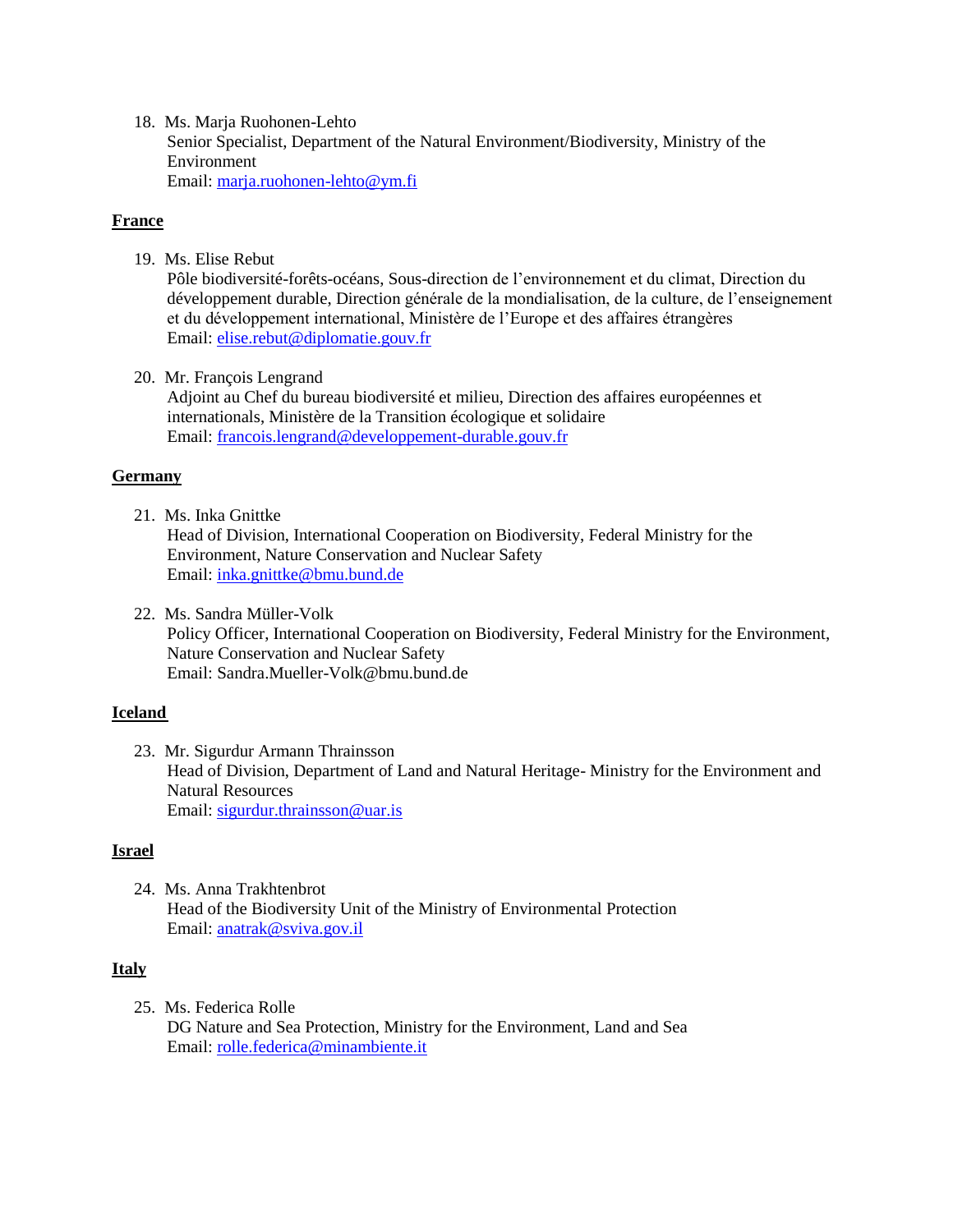#### **Japan**

26. Mr. Yosuke Kuramoto Section Chief, Biodiversity Strategy Office, Nature Conservation Bureau E-mail: [YOSUKE\\_KURAMOTO@env.go.jp](mailto:YOSUKE_KURAMOTO@env.go.jp) 

# **Luxembourg**

27. Mr. Eric Schauls Département de l'environnement, Ministère du Développement durable et des Infrastructures Email: [Eric.Schauls@mev.etat.lu](mailto:Eric.Schauls@mev.etat.lu)

# **Malta**

28. Ms. Anna Gureva Environment Protection Officer, Environment & Resources Authority Email: [anna.gureva@era.org.mt;](mailto:anna.gureva@era.org.mt) [biodiversity.strategy@era.org.mt](mailto:biodiversity.strategy@era.org.mt)

#### **Monaco**

- 29. Mr. Raphael Simonet Chef de Division, Direction do l'Environnement, Departement de l'Equipement, de l'Environnement et de l'Urbanisme Email: [rsimonet@gouv.mc](mailto:rsimonet@gouv.mc)
- 30. Ms. Céline Impagliazzo Chef de Section, Département des Relations Exténeures et de la Cooperation, Ministère d'Etat Email: [cevanklaveren@gouv.mc](mailto:cevanklaveren@gouv.mc)

#### **Netherlands**

- 31. Mr. Hayo Haanstra Director General, Ministry of Agriculture, Nature and Food Quality Email: [h.j.haanstra@minez.nl](mailto:h.j.haanstra@minez.nl)
- 32. Ms. Astrid Hilgers Ministry of Agriculture, Nature and Food Quality Email: [a.k.hilgers@minez.nl](mailto:a.k.hilgers@minez.nl)

#### **New Zealand**

- 33. Ms. Rosemary Paterson Divisional Manager, Environment Division, Ministry of Foreign Affairs and Trade E-mail: [rosemary.paterson@mfat.govt.nz](mailto:rosemary.paterson@mfat.govt.nz)
- 34. Ms. Maya Hunt Senior International Adviser, Department of Conservation Email: [mhunt@doc.govt.nz](mailto:mhunt@doc.govt.nz)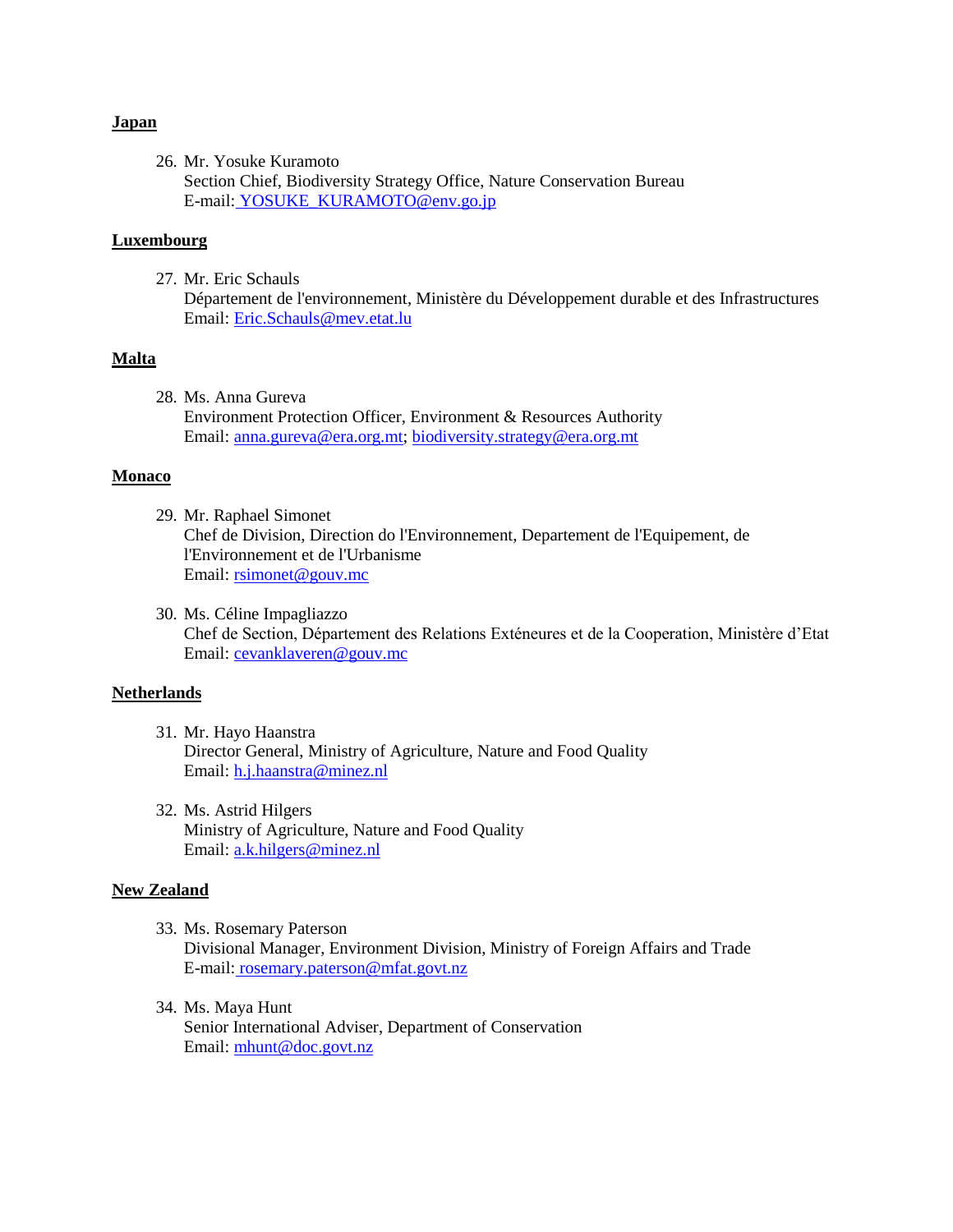#### **Norway**

- 35. Ms. Marie Haraldstad Senior Adviser, Ministry of Climate and the Environment Email: [marie.haraldstad@kld.dep.no](mailto:marie.haraldstad@kld.dep.no)
- 36. Mrs. Siri Hals Butenschøn Senior Adviser, Ministry of Climate and the Environment Email: [siri-hals.butenschon@kld.dep.no](mailto:siri-hals.butenschon@kld.dep.no)

#### **Poland**

37. Ms. Gabriela Szuba Ministry of the Environment Email: [gabriela.szuba@mos.gov.pl](mailto:gabriela.szuba@mos.gov.pl)

# **Romania**

- 38. Mr. Nicolae Manta Senior Advisor, Biodiversity Directorate Email: [Nicolae.Manta@mmediu.ro](mailto:Nicolae.Manta@mmediu.ro)
- 39. Mr. John Samad Smaranda Senior Advisor, Biodiversity Directorate Email: [john.smaranda@mmediu.ro](mailto:john.smaranda@mmediu.ro)

# **Spain**

40. Mr. Santiago Gracia Campillo Chief of service of threatened species, Ministerio para la Transición Ecológica Email: [sgracia@miteco.es,](mailto:sgracia@miteco.es) [sgracia@mapama.es](mailto:sgracia@mapama.es)

#### **Sweden**

- 41. Ms. Charlotta Sörqvist Senior Adviser, Ministry of the Environment and Energy Email: [charlotta.sorqvist@gov.se](mailto:charlotta.sorqvist@gov.se)
- 42. Ms. Mette Lyngsøe Svejgaard Desk Officer, Ministry of the Environment and Energy Email: [mette.svejgaard@gov.se](mailto:mette.svejgaard@gov.se)
- 43. Ms. Ann-Christin (Anki) Weibull Senior Adviser, Swedish Environmental Protection Agency Email: [anki.weibull@naturvardsverket.se](mailto:anki.weibull@naturvardsverket.se)

### **Switzerland**

44. Mr. Norbert Bärlocher Head Climate Change / Biodiversity, International Affairs, Federal Office for the Environment FOEN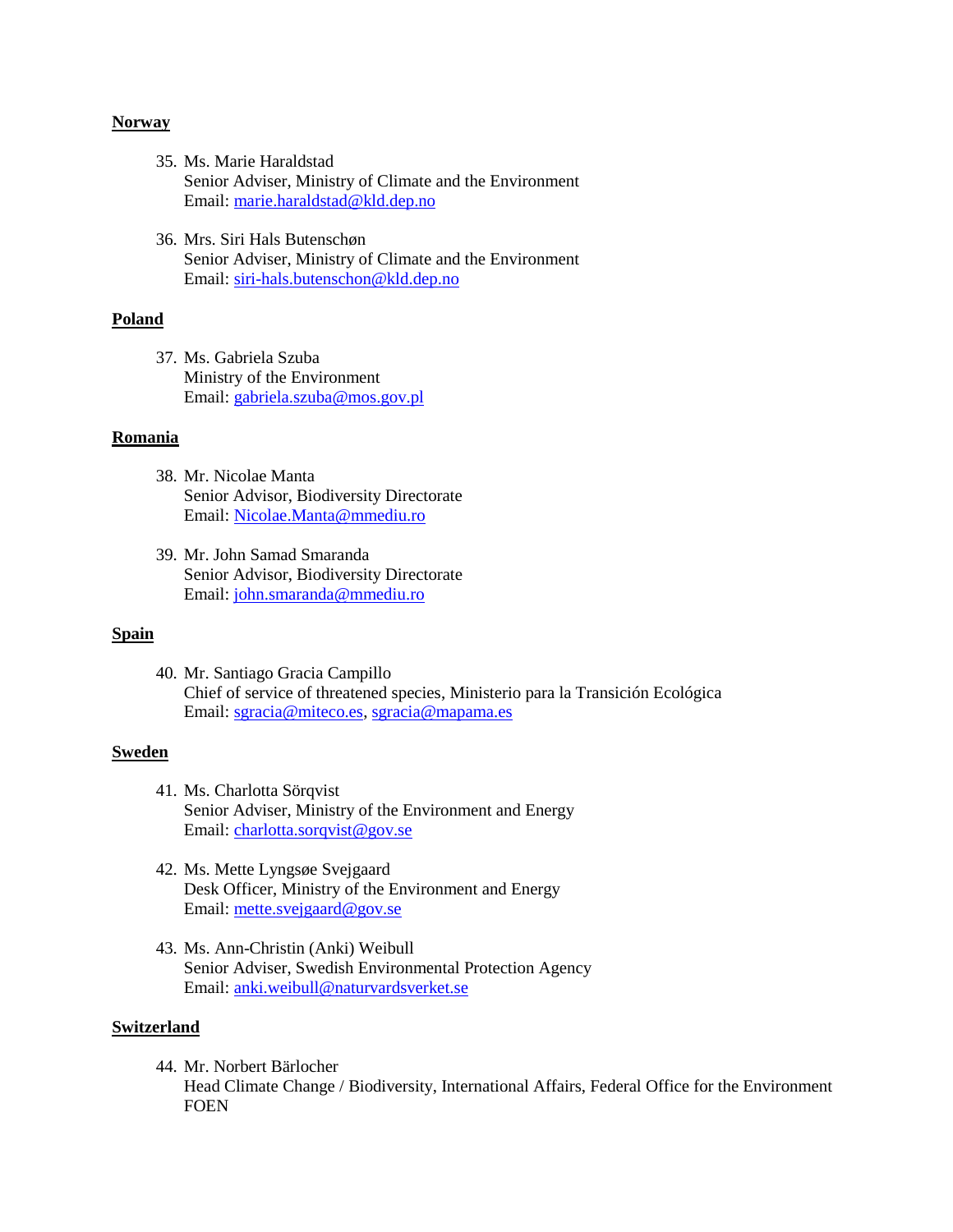Email: [Norbert.Baerlocher@bafu.admin.ch](mailto:Norbert.Baerlocher@bafu.admin.ch)

45. Mr. Andreas Obrecht Senior Advisor and Program Officer Biodiversity, International Affairs, Federal Office for the Environment FOEN Email: [Andreas.Obrecht@bafu.admin.ch](mailto:Andreas.Obrecht@bafu.admin.ch)

# **Turkey**

- 46. Mr. Adem Bilgin Head of Research Division, Ministry of Forestry and Water Affairs Email: [bilgin.adem@tarimorman.gov.tr](mailto:bilgin.adem@tarimorman.gov.tr)
- 47. Mr. Emrah Solak Agriculture and Forestry Expert, Ministry of Forestry and Water Affairs Email: [emrah.solak@tarimorman.gov.tr](mailto:emrah.solak@tarimorman.gov.tr)

# **United Kingdom of Great Britain and Northern Ireland**

- 48. Mr. Andrew Stott Head of Science, Environment Analysis Unit, Department for Environment, Food and Rural Affairs Email: [Andrew.Stott@defra.gsi.gov.uk](mailto:Andrew.Stott@defra.gsi.gov.uk)
- 49. Ms. Holly Kelley-Weil Head of International Ecosystems, International Biodiversity and Environment Department for Environment, Food and Rural Affairs Email: [Holly.Kelley-Weil@defra.gov.uk](mailto:Holly.Kelley-Weil@defra.gov.uk)

# **INDIGENOUS PEOPLES AND LOCAL COMMUNITIES**

# **Jabalbina Yalanji Aboriginal Corporation**

50. Ms. Christine Teresa Grant Kuku Yalanji Traditional Owner, Jabalbina Yalanji Aboriginal Corporation E-mail: [chrissy@webone.com.au](mailto:chrissy@webone.com.au) 

# **Sami Parliament in Sweden**

51. Ms. Matilda Månsson Legal Advisor International Affairs Email: [matilda.mansson@sametinget.se](mailto:matilda.mansson@sametinget.se)

# **Saami Council**

52. Mr. Aslak Holmberg Vice President of the Saami Council Email: [aholmberg@saamicouncil.net](mailto:aholmberg@saamicouncil.net)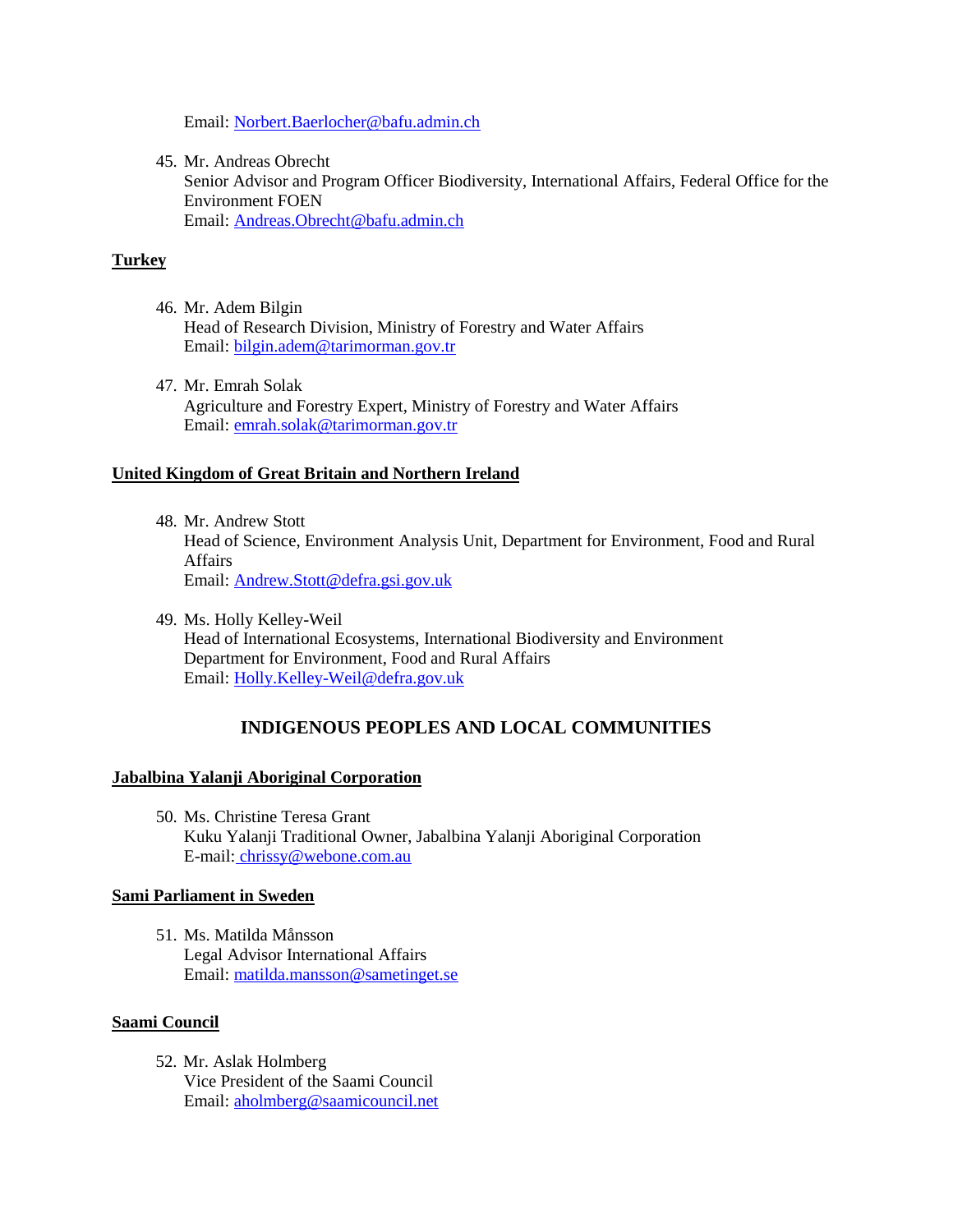# **CBD WOMEN'S CAUCUS**

#### **Asociación Trashumancia y Naturaleza**

53. Ms. Concha Salguero Herrera Project Coordinator and adviser for Email: [consalguero@gmail.com](mailto:consalguero@gmail.com)

# **Ecoropa (European Network on Ecological Reflection)**

54. Ms. Christine von Weizsäcker President Email: [christine@weizsaecker.de;](mailto:christine@weizsaecker.de) [cvw@ecoropa.de](mailto:cvw@ecoropa.de)

# **ICCA Consortium**

55. Ms. Emma Courtine Programme and Communication Officer Email: [emma@iccaconsortium.org](mailto:emma@iccaconsortium.org)

# **YOUTH**

### **Global Youth Biodiversity Network**

- 56. Mr. Christian Schwarzer GYBN Global North Focal Point Email: [christian.schwarzer@gmail.com](mailto:christian.schwarzer@gmail.com)
- 57. Ms. Kelsey Worboys Co-Coordinator, GYBN Canada Email: [kworboys21@gmail.com](mailto:kworboys21@gmail.com)

# **UNITED NATIONS ORGANIZATIONS**

### **Food and Agriculture Organization (FAO)**

58. Ms. Julie Bélanger Technical Officer, CBDC, Commission on Genetic Resources for Food and Agriculture Email: [Julie.Belanger@fao.org](mailto:Julie.Belanger@fao.org)

# **Intergovernmental Science-Policy Platform on Biodiversity and Ecosystem Services (IPBES)**

- 59. Ms. Anne Larigauderie Executive Secretary Email: [anne.larigauderie@ipbes.net](mailto:anne.larigauderie@ipbes.net)
- 60. Ms. Hien Ngo Pollination Coordinator Email: [hien.ngo@ipbes.net](mailto:hien.ngo@ipbes.net)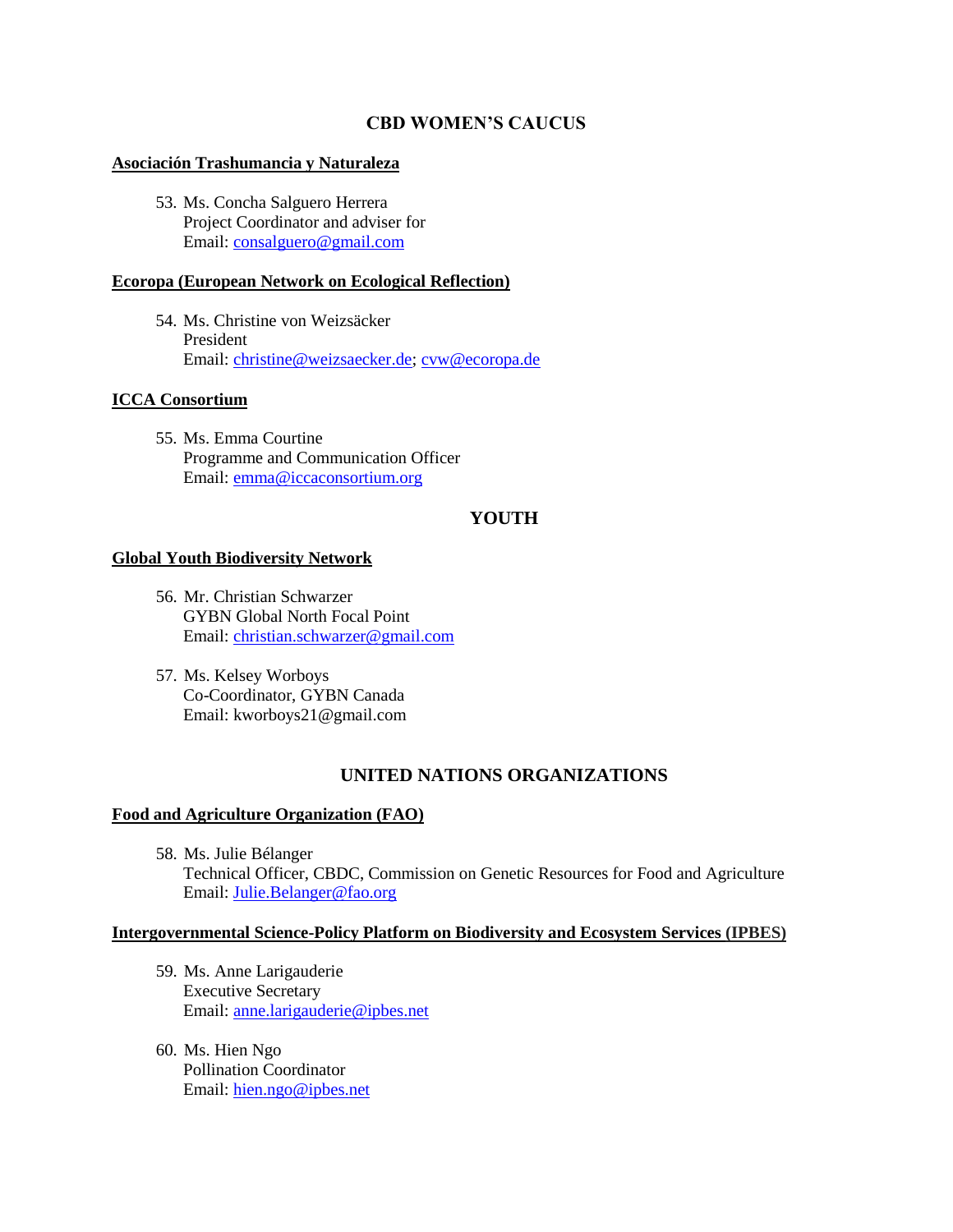61. Ms. Mariam Arghamanyan Email: [Mariam.Arghamanyan@ipbes.net](mailto:Mariam.Arghamanyan@ipbes.net)

#### **Regional Activity Centre for Specially Protected Areas (RAC/SPA)**

62. Mr. Daniel Cebrian Marine Biology Expert - SAP BIO Coordinator Email: [daniel.cebrian@spa-rac.org](mailto:daniel.cebrian@spa-rac.org)

### **UN Convention to Combat Desertification (UNCCD)**

63. Mr. Sasha Alexander Juanteguy Policy Officer, External Relations Email: [salexander@unccd.int](mailto:salexander@unccd.int)

#### **United Nations Environment Programme (UNEP)**

- 64. Ms. Diane Klaimi Programme Management Officer, Law Division, Nairobi Email: [diane.klaimi@un.org](mailto:diane.klaimi@un.org)
- 65. Ms. Maria Morgado Programme Management Officer, Europe Office Email: [maria.morgado@un.org](mailto:maria.morgado@un.org)

#### **UN Environment World Conservation Monitoring Centre (UNEP-WCMC)**

- 66. Mr. Jerry Harrison Principal Technical Specialist, Conventions and Policy Support Email: [jerry.harrison@unep-wcmc.org](mailto:jerry.harrison@unep-wcmc.org)
- 67. Neville Ash **Director** Email: [neville.ash@unep-wcmc.org](mailto:neville.ash@unep-wcmc.org)

#### **UN Convention on Migratory Species (UNEP/CMS)**

68. Ms. Laura Cerasi Fundraising and Partnerships Officer Email: [laura.cerasi@cms.int](mailto:laura.cerasi@cms.int)

### **United Nations Framework Convention on Climate Change (UNFCCC)**

- 69. Mr. Daniele Violetti Director, Finance, Technology and Capacity-Building Email: [CJamm@unfccc.int](mailto:CJamm@unfccc.int)
- 70. Mr. David Oehmen Associate Programme Officer, Adaptation Email: [DVioletti@unfccc.int](mailto:DVioletti@unfccc.int)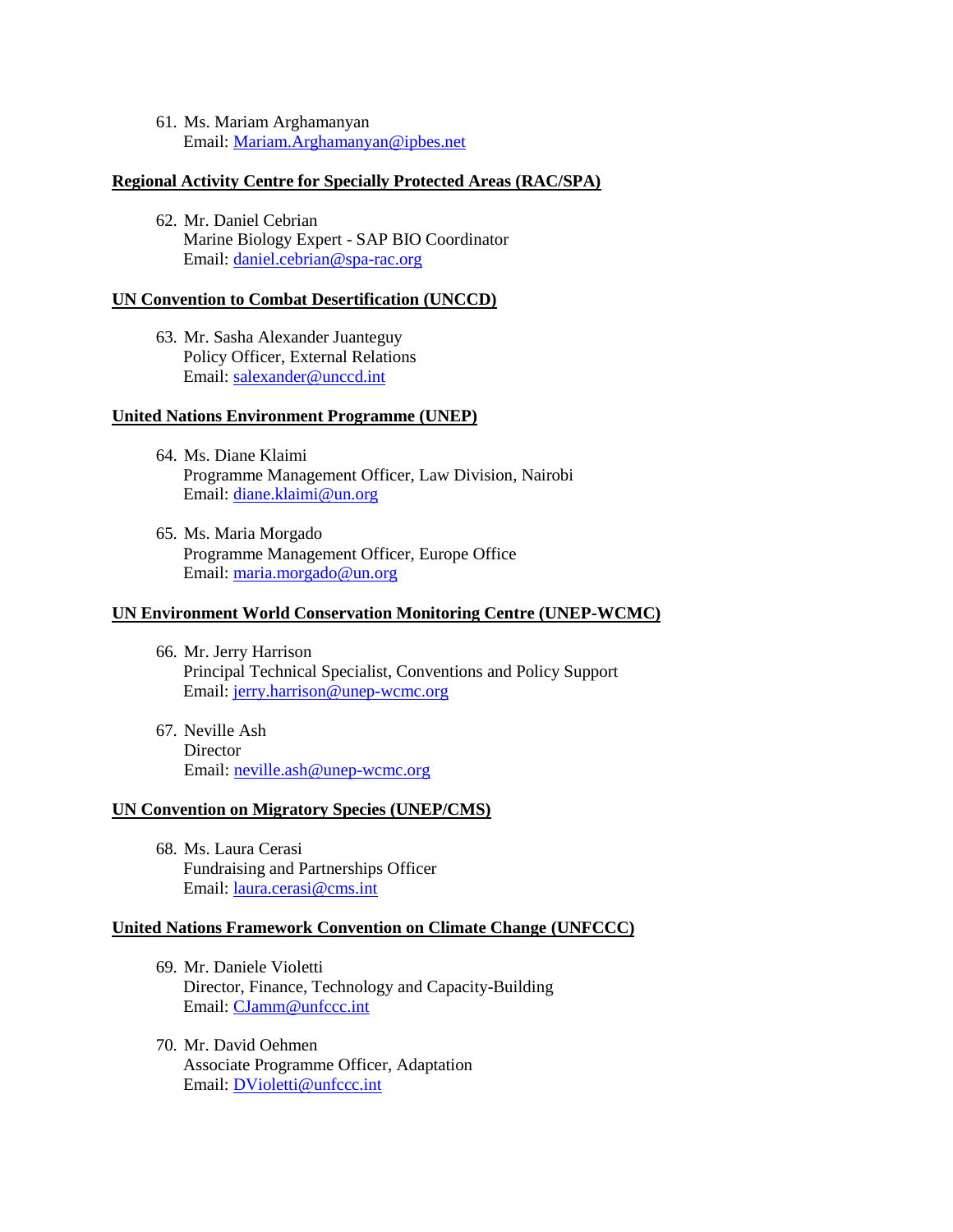# **OTHER ORGANIZATIONS / OBSERVERS**

#### **Avaaz**

71. Mr. Oscar Soria Senior Campaigner Email: [oscar@avaaz.org](mailto:oscar@avaaz.org)

# **BirdLife**

- 72. Ms. Georgina Chandler International Policy Officer, Royal Society for Protection of Birds Email: [Georgina.Chandler@rspb.org.uk](mailto:Georgina.Chandler@rspb.org.uk)
- 73. Ms. Noelle Kümpel Head, Policy Email: [Noelle.Kumpel@birdlife.org](mailto:Noelle.Kumpel@birdlife.org)

# **BUND**

74. Ms. Nicola Uhde International Biodiversity Policy Officer Email: [nicola.uhde@bund.net](mailto:nicola.uhde@bund.net)

# **Campaign for Nature**

75. Mr. Georg Schwede Email: [georgschwede120@hotmail.com](mailto:georgschwede120@hotmail.com)

#### **Canadian Parks and Wilderness Society (CPAWS)**

76. Ms. Sabine Jessen National Director, Ocean Program Email: [sjessen@cpaws.org](mailto:sjessen@cpaws.org)

### **Co-Chairs of the Open-Ended Working Group (OEWG) for the Post 2020 Framework**

- 77. Mr. Francis Meri Sabino Ogwal Natural Resources Management Specialist (Biodiversity and Rangelands) National Environment Management Authority E-mail: [francis.ogwal@nema.go.ug](mailto:francis.ogwal@nema.go.ug)
- 78. Mr. Basile van Havre Director General, Domestic and International Biodiversity Policy, Canadian Wildlife Service, Environment and Climate Change Canada E-mail: basile.vanhavre@canada.ca; [ec.biodiv.ec@canada.ca](mailto:ec.biodiv.ec@canada.ca)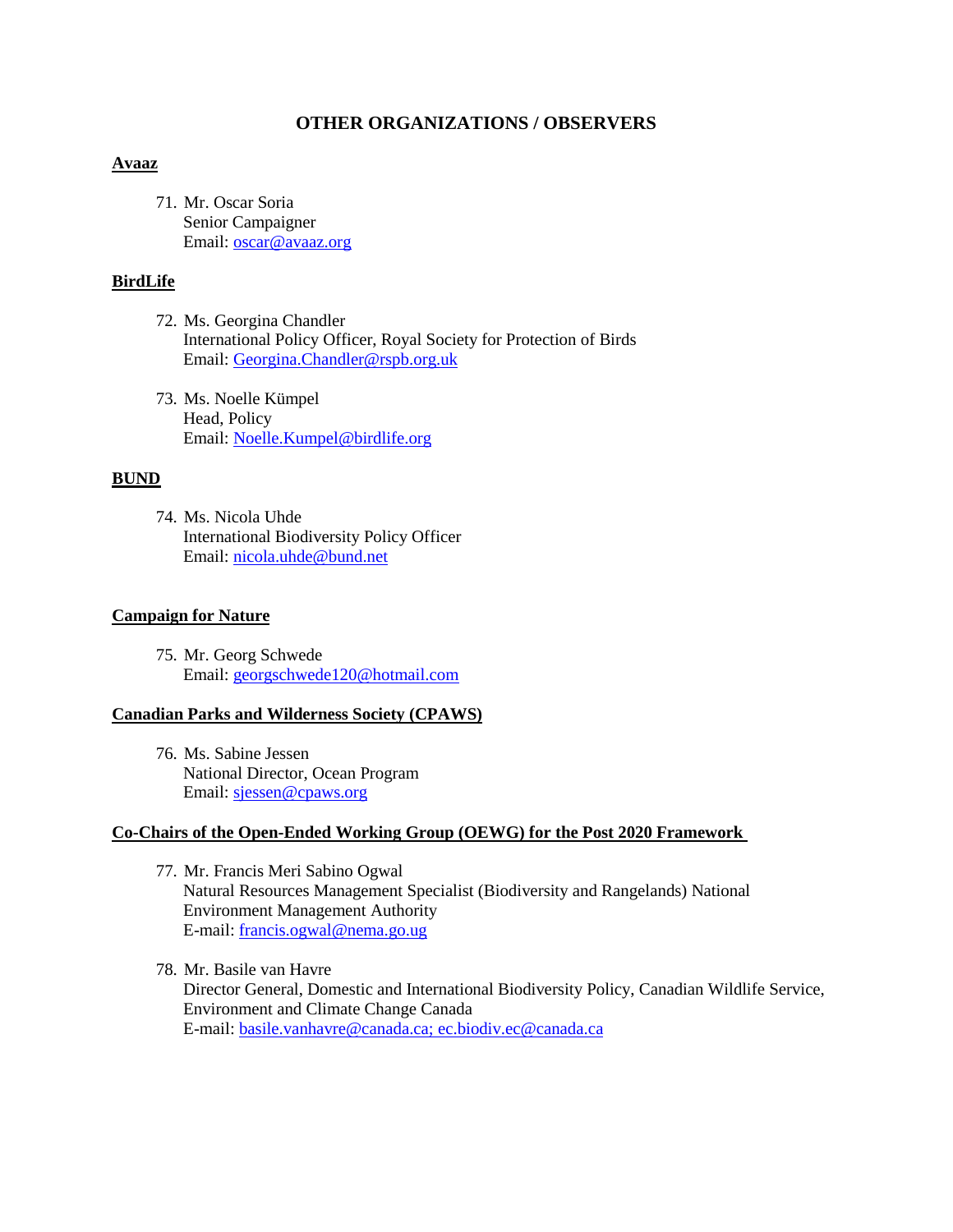### **Econexus**

79. Ms. Helena Paul Co-Director Email: [h.paul@gn.apc.org](mailto:h.paul@gn.apc.org)

# **EuropaBio**

80. Ms. Ana Atanassova Global Regulatory Policy Manager, Seeds & Traits Email: [ana.atanassova@basf.com](mailto:ana.atanassova@basf.com)

### **European Environment Bureau**

81. Mr. Sergiy Moroz Senior Policy officer for Biodiversity and Water Email: [sergiy.moroz@eeb.org](mailto:sergiy.moroz@eeb.org)

### **Friends of the Earth International**

82. Ms. Nele Marien Forest and Biodiversity Coordinator Email: [nele@foei.org](mailto:nele@foei.org)

# **German Forum on Environment and Development**

83. Mr. Malte Timpte Expert, Stakeholder Engagement Email: [malte.timpte@posteo.se](mailto:malte.timpte@posteo.se) m

# **Greenpeace International**

84. Mr. Li Shuo Senior Global Policy Advisor Email: [li.shuo@greenpeace.org](mailto:li.shuo@greenpeace.org)

# **HELCOM**

85. Ms. Ulla Li Zweifel Project Manager Email: [ullali.zweifel@helcom.fi](mailto:ullali.zweifel@helcom.fi)

#### **ICLEI – Local Governments for Sustainability**

86. Mr. Holger Robrecht Deputy Regional Director, ICLEI European Secretariat Email: [holger.robrecht@iclei.org](mailto:holger.robrecht@iclei.org)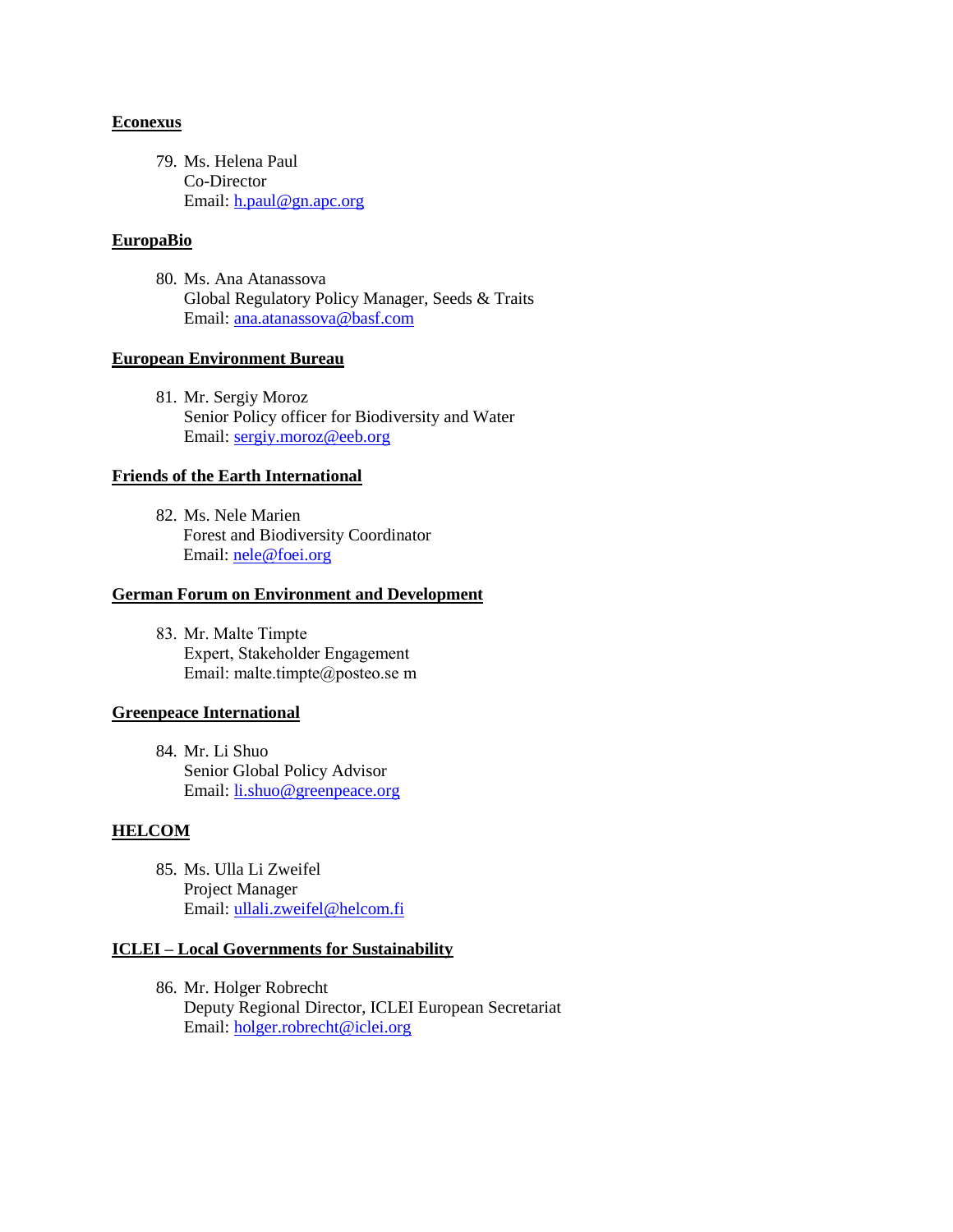# **IDDRI**

87. Mr. Aleksandar Rankovic Senior Research Fellow, Lead on Post-2020 International Biodiversity Governance, Lecturer at Sciences Po Email: [aleksandar.rankovic@iddri.org](mailto:aleksandar.rankovic@iddri.org)

# **Imperial College London**

88. Ms. Delphine Thizy Stakeholder engagement manager for Target Malaria Email: [dthizy@ic.ac.uk](mailto:dthizy@ic.ac.uk)

### **Institute for Biodiversity Network (ibn)**

89. Mr. Axel Paulsch President Email: [paulsch@biodiv.de](mailto:paulsch@biodiv.de)

### **International Union for Conservation of Nature (IUCN)**

90. Mr. Alberto Arroyo Schnell European Senior Policy Manager, IUCN European Regional Office Email: [alberto.arroyo@iucn.org](mailto:alberto.arroyo@iucn.org)

#### **MedPAN**

91. Ms. Purificació Canals President Email: pcanals@tinet.org

#### **National Geographic**

92. Mr. Adrian Gahan Email: [pristineseasuk@ngs.org](mailto:pristineseasuk@ngs.org)

#### **Nature Conservancy**

93. Mr. Andras Krolopp Senior Policy Advisor Email: [akrolopp@tnc.org](mailto:akrolopp@tnc.org)

### **Network of Regional Governments for Sustainable Development (nrg4SD)**

94. Mrs. Rachel Lévesque

International Relations Advisor for Biodiversity, Ministry of International Relations and La Francophonie, Government of Québec (co-coordinator of the AC SNG) Email: [Rachel.levesque@mri.gouv.qc.ca](mailto:Rachel.levesque@mri.gouv.qc.ca)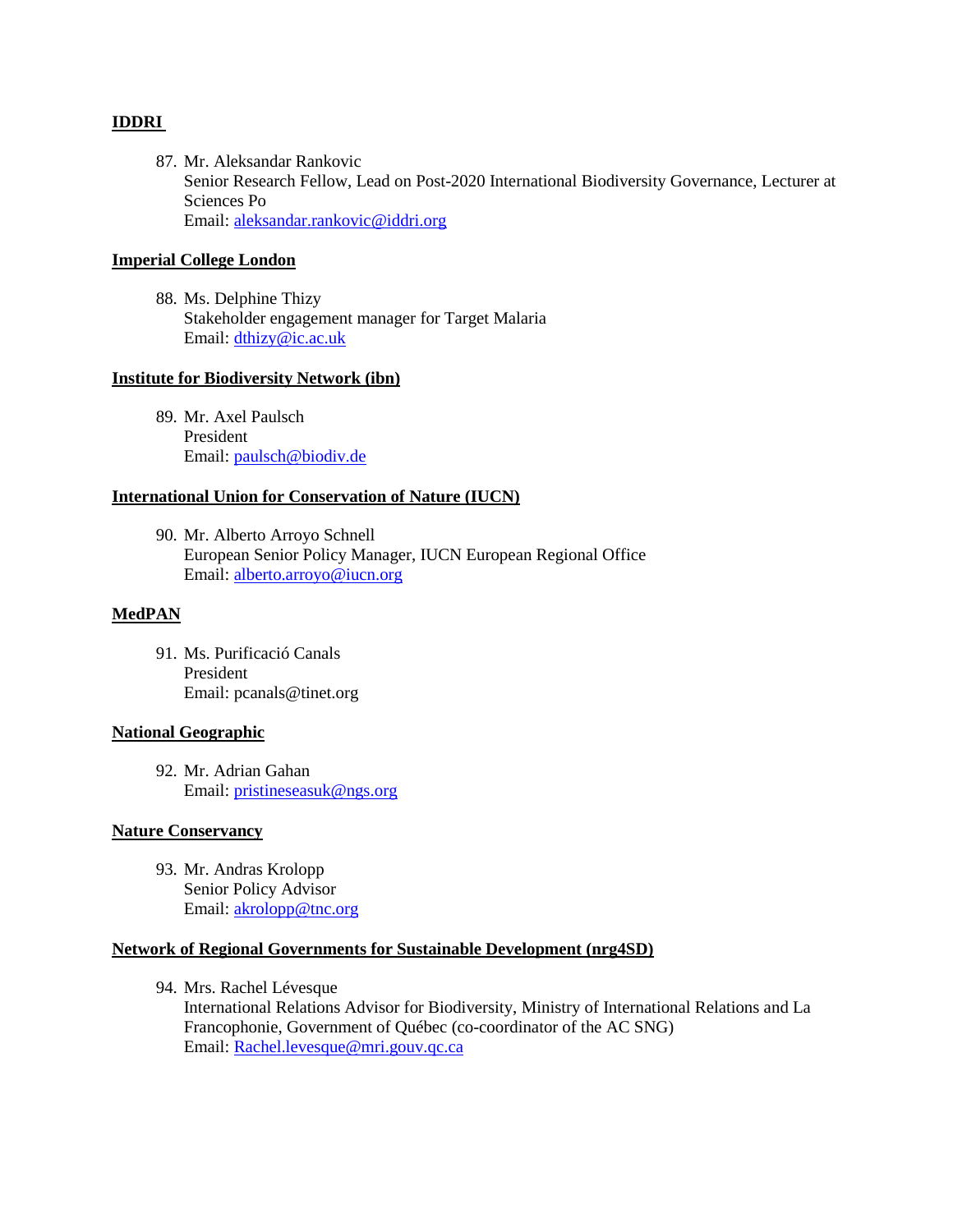# **Organisation for Economic Cooperation and Development (OECD)**

95. Ms. Katia Karousakis Economist, Biodiversity Team Leader, Environment Directorate Email: [katia.karousakis@oecd.org](mailto:katia.karousakis@oecd.org)

### **OSPAR Commission**

96. Ms. Lena Avellan

Deputy Secretary, Responsible for the BDC Committee and its subsidiary groups and matters related to OSPAR Region IV (Bay of Biscay and Iberian Coast) Email: [Lena.Avellan@ospar.org](mailto:Lena.Avellan@ospar.org)

#### **PBL Netherlands Environmental Assessment Agency**

97. Mr. Marcel Kok Programme Leader, International Biodiversity Policy, Senior Researcher Email: [Marcel.Kok@pbl.nl](mailto:Marcel.Kok@pbl.nl)

### **Pew Charitable Trusts**

98. Ms. Maria (Masha) Kalinina Officer, Protecting Ocean Life on the High Seas Email: [mkalinina@pewtrusts.org](mailto:mkalinina@pewtrusts.org)

#### **Pro Natura – Friends of the Earth Switzerland**

99. Mr. Friedrich Wulf Head, International Biodiversity Policy Email: [Friedrich.Wulf@pronatura.ch](mailto:Friedrich.Wulf@pronatura.ch)

#### **United States of America**

100. Ms. Christine Dawson

Director, Office of Conservation and Water, Bureau of Oceans and International Environmental and Scientific Affairs, U.S. Department of State Email: [dawsoncl@state.gov](mailto:dawsoncl@state.gov)

101. Ms. Barbara De Rosa-Joynt Division Chief for Biodiversity, Office of Conservation and Water, Bureau of Oceans and International Environmental and Scientific Affairs US Department of State Email: [derosabm@state.gov](mailto:derosabm@state.gov)

# **University of Cambridge**

102. Ms. Rosalind Helfand Student in Conservation and Leadership Email: [rrh30@cam.ac.uk;](mailto:rrh30@cam.ac.uk) [rozhelfand@gmail.com](mailto:rozhelfand@gmail.com)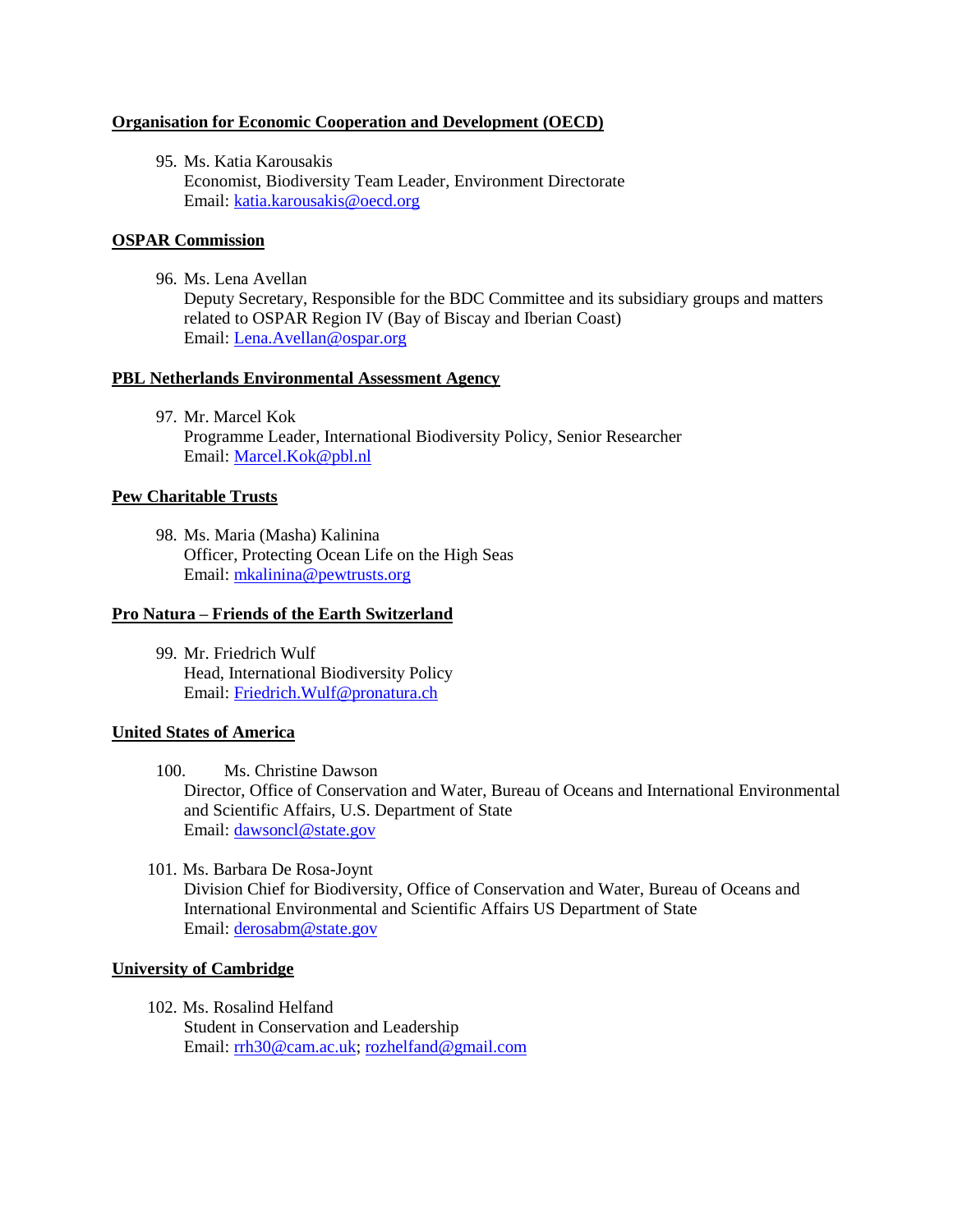#### **Wildlife Conservation Society (WCS)**

103. Ms. Susan Lieberman Vice President, International Policy Email: [slieberman@wcs.org](mailto:slieberman@wcs.org)

# **WWF Germany**

104. Mr. Guenter Mitlacher Director International, Biodiversity Policy Email: [Guenter.Mitlacher@wwf.de](mailto:Guenter.Mitlacher@wwf.de)

### **Yellowstone to Yukon Conservation Initiative**

105. Mr. Harvey Locke Strategic Advisor and Co-Founder Email: [harvey@hlconservation.com](mailto:harvey@hlconservation.com)

# **SECRETARIAT OF THE CONVENTION ON OBIOLOGICAL DIVERSITY**

106. Mr. Alexander Shestakov **Director** Science, Society and Sustainable Futures Division (SSSF) Secretariat of the Convention on Biological Diversity Email: [alexander.shestakov@cbd.int](mailto:alexander.shestakov@cbd.int)

107. Mr. Ari Ratner

Founder and CEO of Inside Revolution, Consultant Secretariat of the Convention on Biological Diversity Email: [amratner@gmail.com](mailto:amratner@gmail.com)

#### 108. Ms. Farah Kashaf

Independent Contractor Implementation Support Division Secretariat of the Convention on Biological Diversity Email: [farah.kashaf@cbd.int](mailto:farah.kashaf@cbd.int)

109. Ms. Kata Koppel Documentation Officer Implementation Support Division Secretariat of the Convention on Biological Diversity Email: [kata.koppel@cbd.int](mailto:kata.koppel@cbd.int)

# **SUPPORT STAFF**

# **Host Government**

110. Ms. Janina Heim Federal Ministry for the Environment, Nature Conservation and Nuclear Safety, Germany